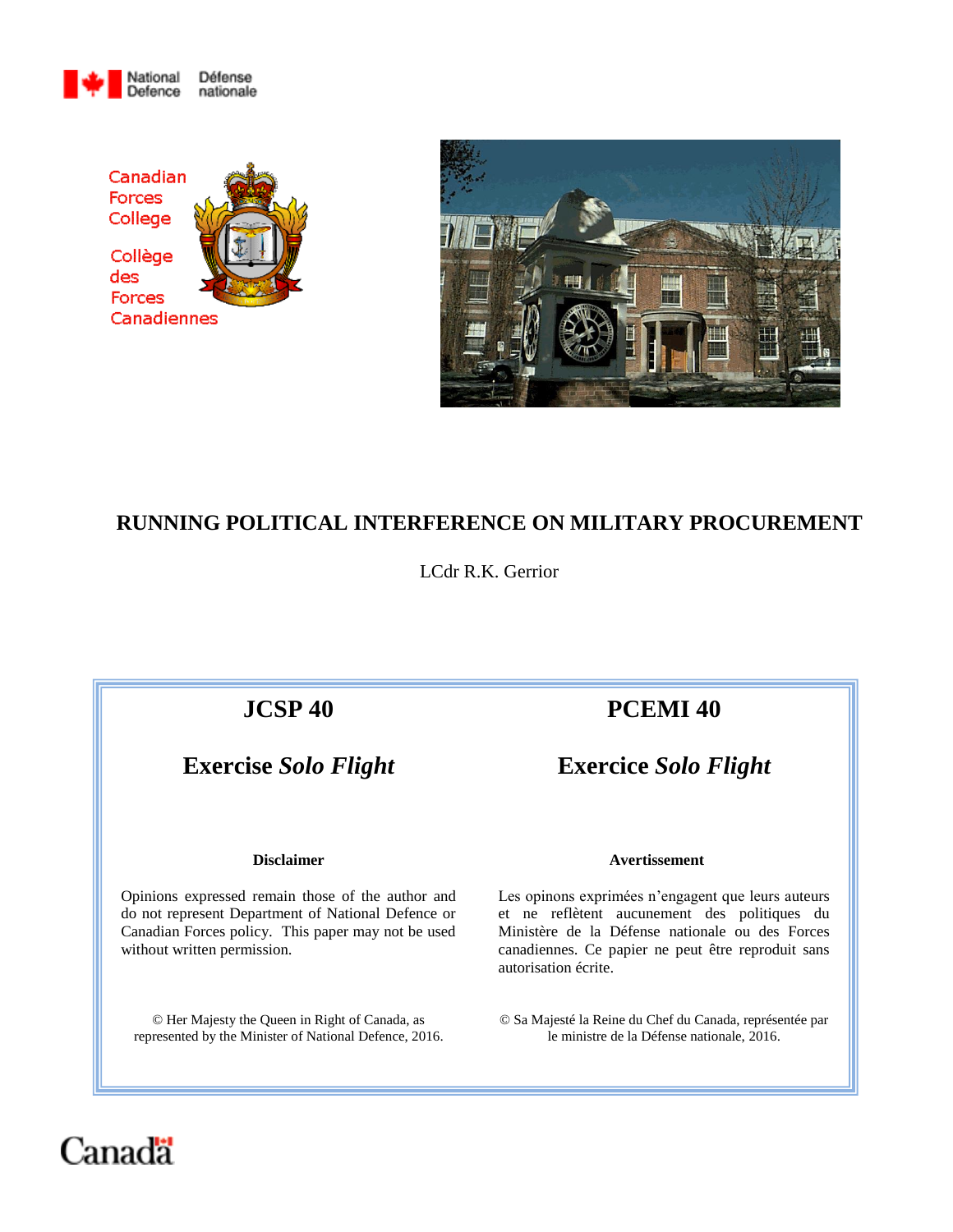# CANADIAN FORCES COLLEGE – COLLÈGE DES FORCES CANADIENNES  $ICSP 40 - PCEMI 40$

# EXERCISE *SOLO FLIGHT* – EXERCICE *SOLO FLIGHT*

# **RUNNING POLITICAL INTERFERENCE ON MILITARY PROCUREMENT**

# LCdr R.K. Gerrior

*"This paper was written by a student attending the Canadian Forces College in fulfilment of one of the requirements of the Course of Studies. The paper is a scholastic document, and thus contains facts and opinions, which the author alone considered appropriate and correct for the subject. It does not necessarily reflect the policy or the opinion of any agency, including the Government of Canada and the Canadian Department of National Defence. This paper may not be released, quoted or copied, except with the express permission of the Canadian Department of National Defence."*

*"La présente étude a été rédigée par un stagiaire du Collège des Forces canadiennes pour satisfaire à l'une des exigences du cours. L'étude est un document qui se rapporte au cours et contient donc des faits et des opinions que seul l'auteur considère appropriés et convenables au sujet. Elle ne reflète pas nécessairement la politique ou l'opinion d'un organisme quelconque, y compris le gouvernement du Canada et le ministère de la Défense nationale du Canada. Il est défendu de diffuser, de citer ou de reproduire cette étude sans la permission expresse du ministère de la Défense nationale."*

Word Count: 3097 Compte de mots: 3097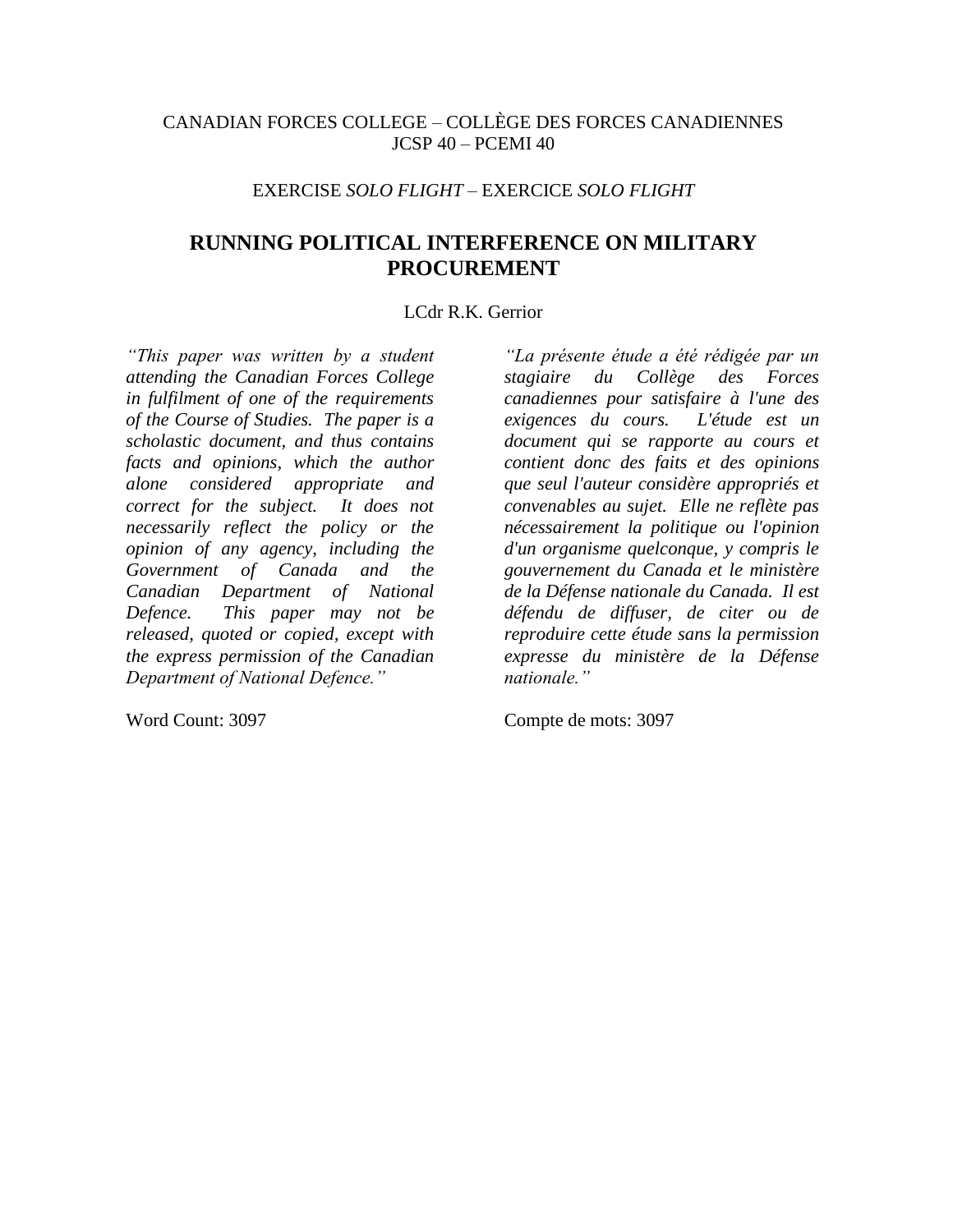### **RUNNING POLITICAL INTERFERENCE ON MILITARY PROCUREMENT**

The defence of Canada and capital military procurement projects should be a streamlined bipartisan activity without political interference. All political parties and departments should work together in successive governments to ensure that Canada's overall interests are represented and achieved for the betterment of Canada as a nation. Unfortunately if there was ever a wicked problem for the Government of Canada, capital military procurement has all the characteristics. Military procurement has a high degree of complexity, is immune to simple and clear solutions, is dynamic, involves changing the minds as well as the behaviour of government and possibly industry, is laden with unforeseen consequences, and is often characterized by chronic policy failure.<sup>1</sup> Military procurement is overly complicated, where political parties battle over ideology and where successive governments implement policies that do not represent the best interest in the Department of National Defence or Canada overall.

The Government of Canada has a solid history over the last several decades of rendering outdated strategic guidance, not investing in the guidance they provide, and having politicians and bureaucrats continually interfere with and delay military procurement projects. The Department of National Defence and the Canadian Armed Forces has borne the brunt of this neglect with antiquated equipment that is not able to perform the missions and tasks assigned by the government. The only thing both the Liberals and Conservatives have both done equally well is provide political interference in the defence program that has and continues to cause significant disruption in resources, assets, and morale.

<sup>&</sup>lt;sup>1</sup> Foresight Canada. http://www.foresightcanada.ca/what-wicked-problem.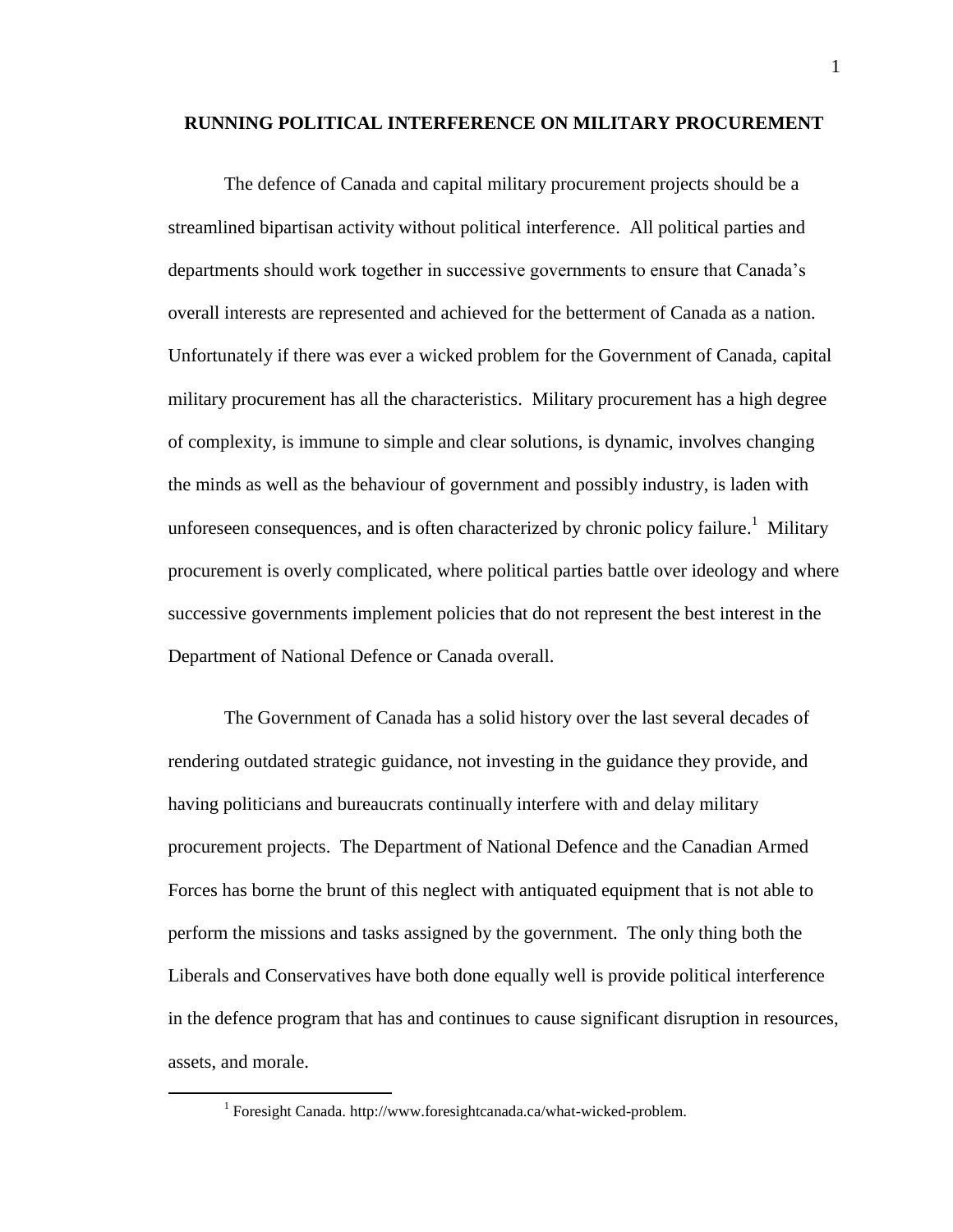In this paper, I will discuss how politicians and the Government of Canada have failed the military through direct and indirect political interference. I will show how elected politicians provide little strategic direction to Defence, how governments have chronically under invested in the Defence program to balance budgets, and how governments have allowed the creation of a procurement process that stagnates procurement ultimately at the expense of national security capabilities. I will provide specific examples of political interference have derailed a variety of key defence procurements and how the overall impact of political interference and neglect has impacted the Canadian Armed Forces. I will make recommendations on areas for improvement for the Government of Canada to strengthen Defence.

One of the first key enablers for a stable defence program would be accurate, timely and clear guidance on defence policy from the government. In recent decades, the federal governments policy on national security was provided through a document called the White Paper. Since the Cold War era, it has been argued that Parliament has shown a general disinterest in national security policy and foreign affairs<sup>2</sup> and when they do generate defence policy it quickly out dates or becomes unaffordable due to other political agendas or priorities. There are numerous examples of gaps in defence policy for the Canadian Armed Forces but I will indicate two cases in particular as they are a critical financial junctures as they relate to government priorities. Between 1971 and 1987 there was a sixteen year gap between the White Paper in 1971 and the White Paper in 1987. Within two years of the White Paper in 1987 being released, the budget of 1989

<sup>2</sup> Rempel, Roy and Bland, Douglas. "A Vigilant Parliament: Building Competence for Effective Parliamentary Oversight of National Defence." http://irpp.org/research-studies/policy-matters-vol5-no1/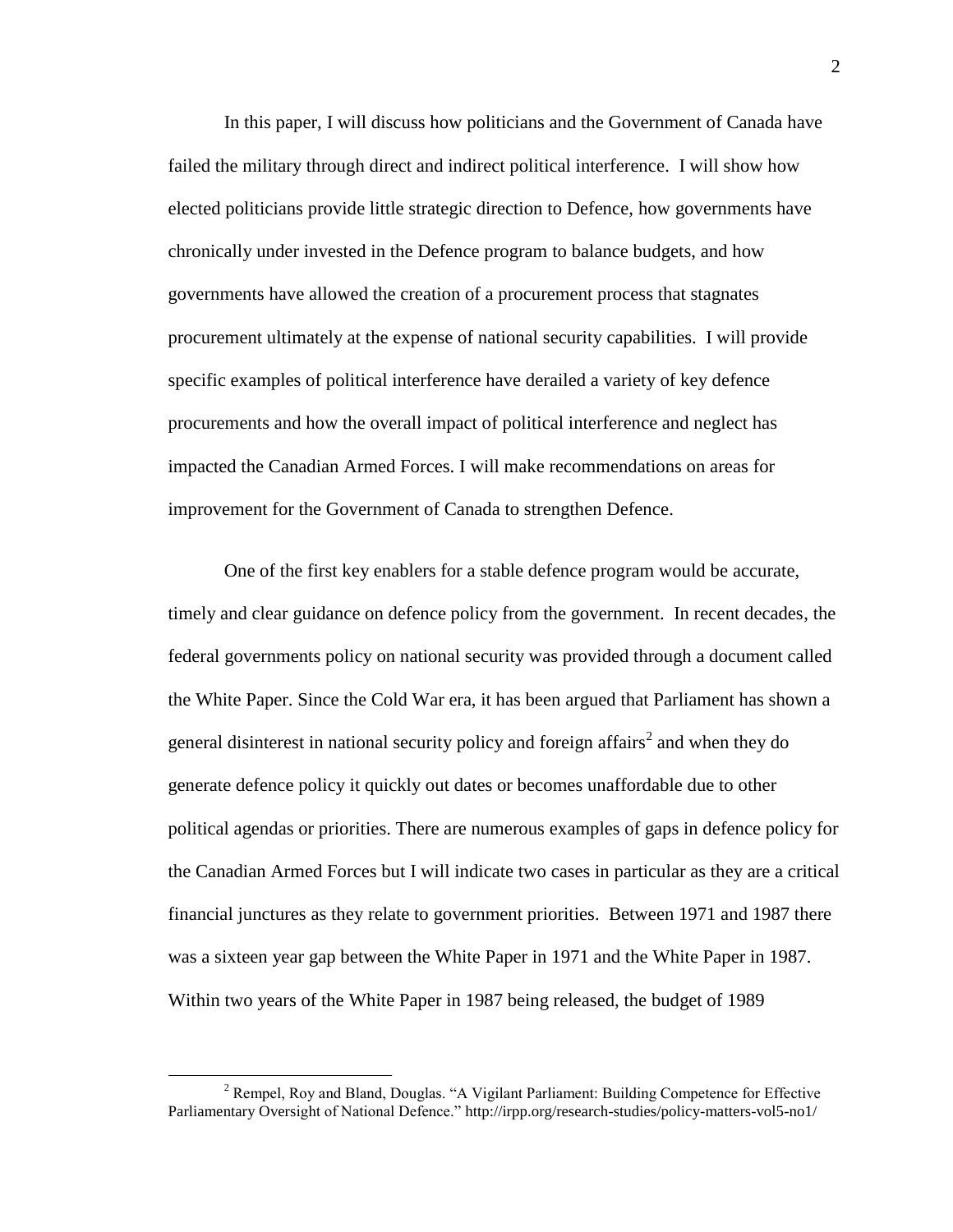effectively revoked the defence plan stated in the White Paper.<sup>3</sup> You can effectively see the same or similar writing on the wall with the current Canada First Defence Strategy (CFDS) that was released in 2006 by the Conservative government. Four years after the CFDS was deemed unaffordable, the Federal Government still cannot provide a timeline on when a new and affordable strategy will be provided.<sup>4</sup>

One of the second enablers of a stable Defence program would be a reasonable level of stable and predictable funding. Stable funding would allow the department to develop an investment program in conjunction with the government on investing in the right capabilities to support the policy direction provided by the government. Currently there is no definitive answer to what a nation should spend on defence but NATO has set a long standing target of 2% of Gross Domestic Product (GDP) that it has asked its partners to achieve as a goal.

If the percentage of GDP is a reasonable measure, and I would argue it is, then Canada has failed to achieve that target for many years and in particular over the last decade (see table below). Current defence spending is even lower as a percentage of GDP the Department of National Defence spent from 1993-2004 that was commonly know as the "decade of darkness." 5

<sup>3</sup> Wu, Terry and Fetterly, Russ. "Canadian Defence Policy: An Analysis" June 1990. http://qed.econ.queensu.ca/pub/cpp/June1990/WuFetterly.pdf

<sup>&</sup>lt;sup>4</sup> Berthiaume, Lee. "No new defence strategy, four years after original declared unaffordable.", Ottawa Citizen, March 16, 2015.

<sup>5</sup> Berthiaume, Lee. "Canadian Military Spending by the Numbers." Ottawa Citizen, published 3 Sept 2014. http://ottawacitizen.com/news/national/canadian-military-spending-by-the-numbers.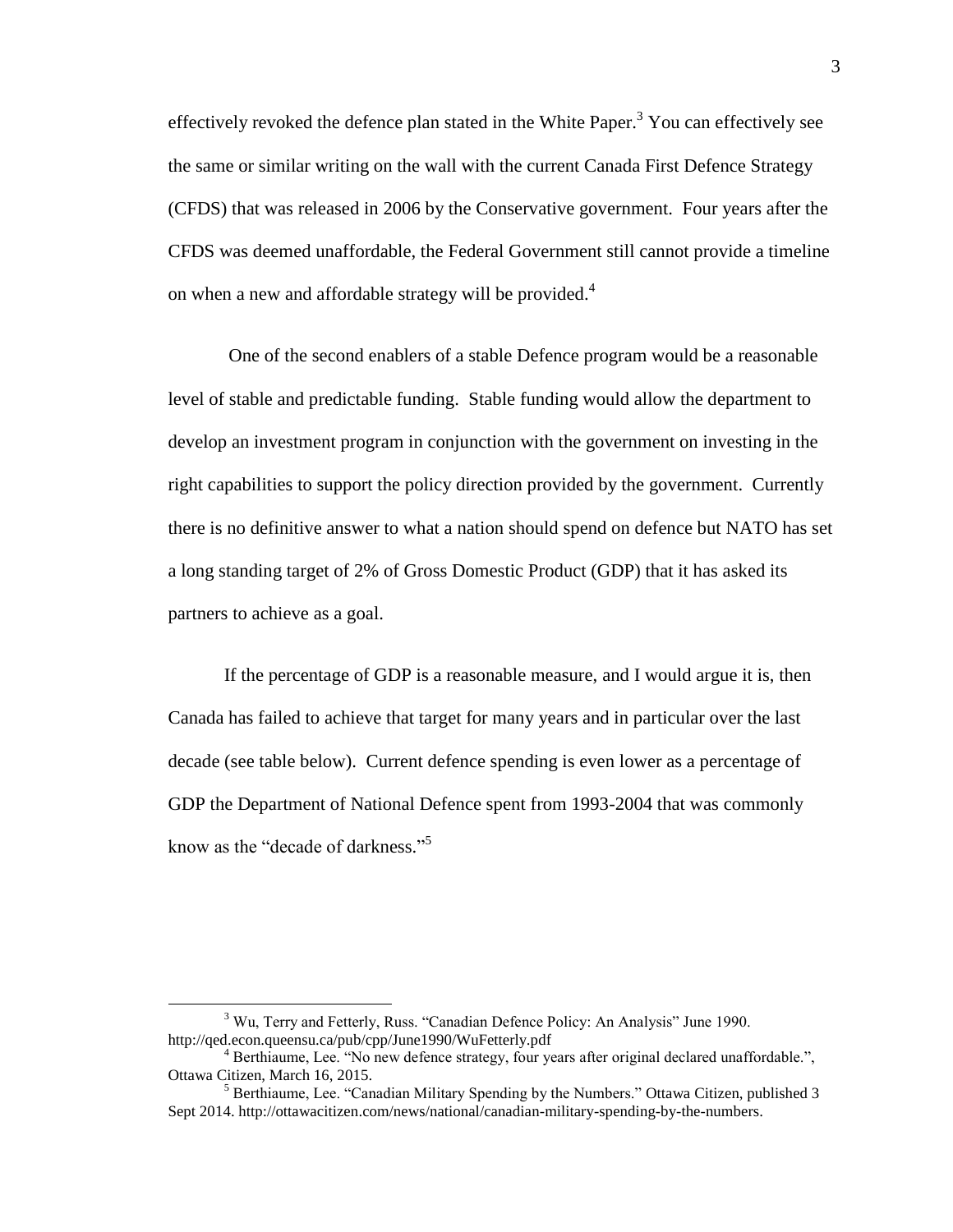

Source: Stockholm International Peace Research Institute, military expenditure database.

In 2013, Canada spent approximately 1% of its GDP on national defence which was lower than all other G7 countries; Canada ranked 21<sup>st</sup> out of 28 NATO members in military expenditures as a % of GDP.<sup>6</sup> Not only was Canada ranked  $21<sup>st</sup>$  in military expenditures as a % of GDP but defence spending was reduced by 7.6% as our GDP grew by  $1.7\%$ .<sup>7</sup>

Although the % of military expenditures versus GDP is only an indictor, it clearly demonstrates that Canada in comparison with its peers and allies is not only not meeting the NATO standard but that we are also at the bottom of the scale in relation to our G7 counterparts and near the bottom with our NATO partners many who were struggling with recession economies.

6 Ibid.

 $\overline{a}$ 

 $<sup>7</sup>$  Ibid.</sup>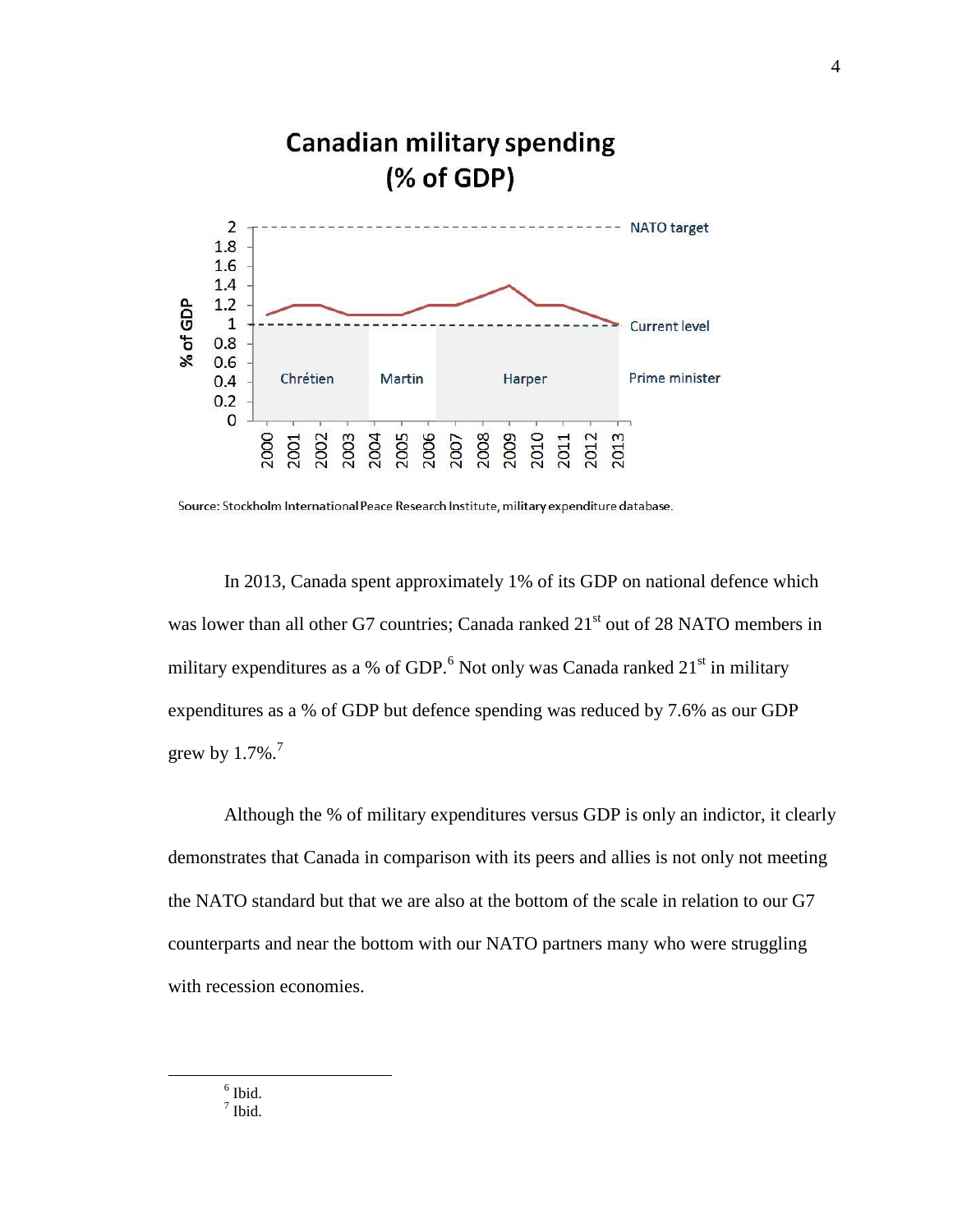DND's operational and maintenance funds have largely been seen as discretionary funding by the way they are appropriated in the federal budget and therefore they are often easy targets for reduction when politicians are looking for funds for other priorities. Once financial pressure begins to impact the government, strategic policy on Defence is often abandoned.

The first deviation from the CFDS was not to honour the pledge to provide the DND with additional funds as needed, to compensate its budget for the impact of negotiated wage increases for defence civil servants and members of the Canadian Armed Forces.<sup>8</sup> Then the government deviated from the initial intent of the Strategic Review to examine the bottom 5-10% of priorities of DND for consideration for re-investment to higher priorities and removed the funding to off set federal deficit pressures. This was immediately followed by the Deficit Reduction Action Plan (DRAP) with also removed another \$1.12 Billion. $\degree$  These reductions had a significant impact on not only the affordability of the defence program but more importantly on the personnel required to support the capital procurement programs.

Another enabler to defence procurement is capacity. To effectively manage large complex defence procurement files requires capacity amongst all the government departments involved. Capacity across the federal government has been reduced since the 90's but procurement and material management within DND has been hit significantly hard. In the 90's ADM(Mat) had approximately 9,000 individuals working in roles that it still performs today. Those numbers had dwindled down to around 4,200 in 2003/4 and

<sup>&</sup>lt;sup>8</sup> Perry, Dave. "A Primer on the Recent Canadian Defence Budget Trends and the Implications" SPP Research Papers Vol 8 Issue 15 April 2015.

<sup>&</sup>lt;sup>9</sup> Ibid.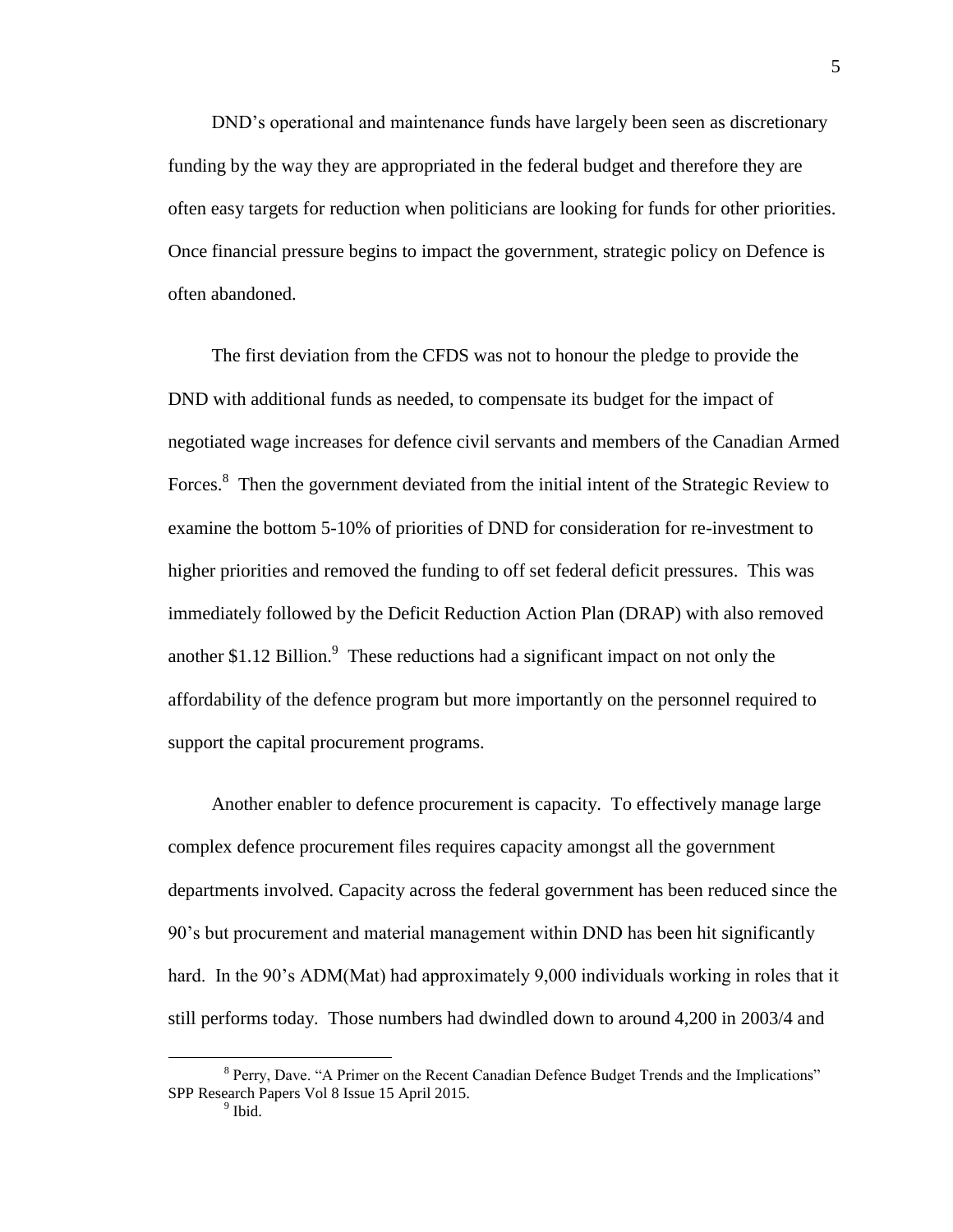were only 4,355 in 2009.<sup>10</sup> Not only has the number of individuals within the department managing the greater number of more complex projects been significantly reduced; workload of the governance surrounding those projects has increased by over  $50\%$ .<sup>11</sup>

As we have previously set the stage for strategic policy direction and funding as key enablers for defence procurement, the next issue is defence procurement procedure and policy. Defence procurement is a five stage process but four stages must be complete before the decision is made. Within the five stage process we have the Department of National Defence, Treasury Board, Public Works Government Services Canada, and Industry Canada was well as the Prime Minister's Office. Several of these steps are overlapping and each of the individual government departments has different political roles and agendas.

There is also a fundamental cultural and communication issue between the military and the rest of the bureaucracy. For instance, the military does not believe that the operational imperatives that drive its requirements are understood. On the other hand, many in the rest of the procurement system believe that DND's requirements ask for more capability than necessary, exceed the available funding and are designed to deliver preferred platforms.<sup>12</sup>

Below are the steps in project approval as identified in the Defence Acquisition Guide 2014, "Project Approval Process"  $(2014)$ <sup>13</sup>

<sup>&</sup>lt;sup>10</sup> Perry, Dave. "Putting the Armed back into the Canadian 'Armed' Forces" CDA Institute January 2015.

 $11$  Ibid.

 $12$  Ibid.

<sup>&</sup>lt;sup>13</sup> Defence Acquisition Guide 2014, "Project Approval Process" (2014).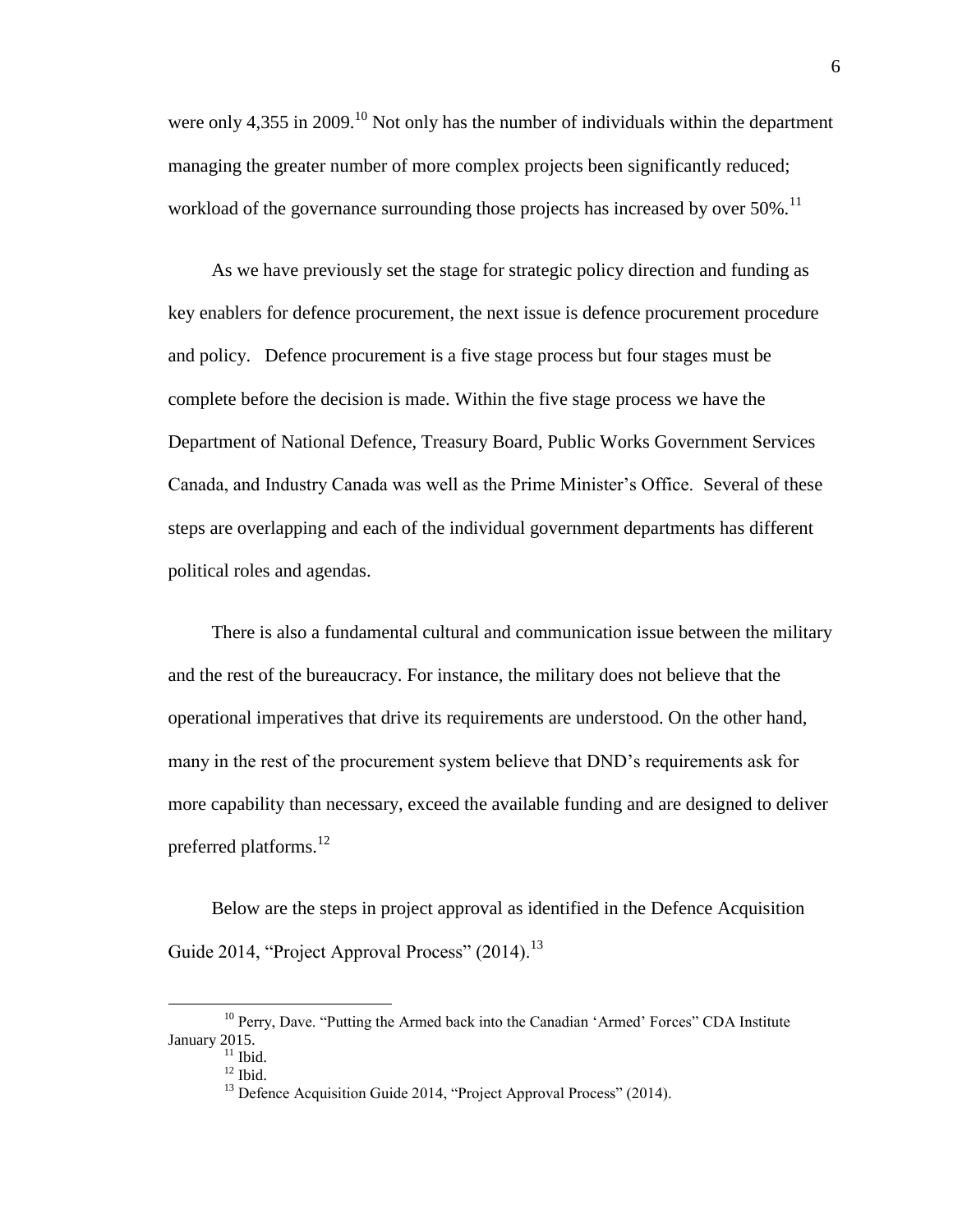**Stage 1** - Project Identification. This stage includes an investment proposal based on an identified capability deficiency or gap, in which the desired outcome, strategic fit and results of the preliminary options analysis are established for entry into the Defence Services Program.

**Stage 2** - Options Analysis. Analyze options to determine the optimal method to fill the capability gap. Department of National Defence Senior Leadership will determine the option to proceed with based on the project business case analysis.

**Stage 3** - Definition. This marks the transition from determining what should be done to mitigate a deficiency, to determining how the preferred option will be implemented. This work includes standing up a dedicated project management team, determining substantive requirement, cost and schedule estimates and investigating and mitigating risk. Funding is assigned for final consultations with industry and placement of an RFP.

**Stage 4** - Implementation. Implementation approval enables the Department of National Defence to have the contract awarded through Public Works and Government Services Canada.

**Stage 5** - Close-Out. When a project reaches its full operational capability, it becomes a managed capability and no longer a project. The project approving authority will receive a final report during the Close-Out of each project.

Due to political interference, a relatively simple five stage or six step process has been difficult for the Department of National Defence to execute and manage over the last few decades, to ensure that major crown projects get delivered on time and within the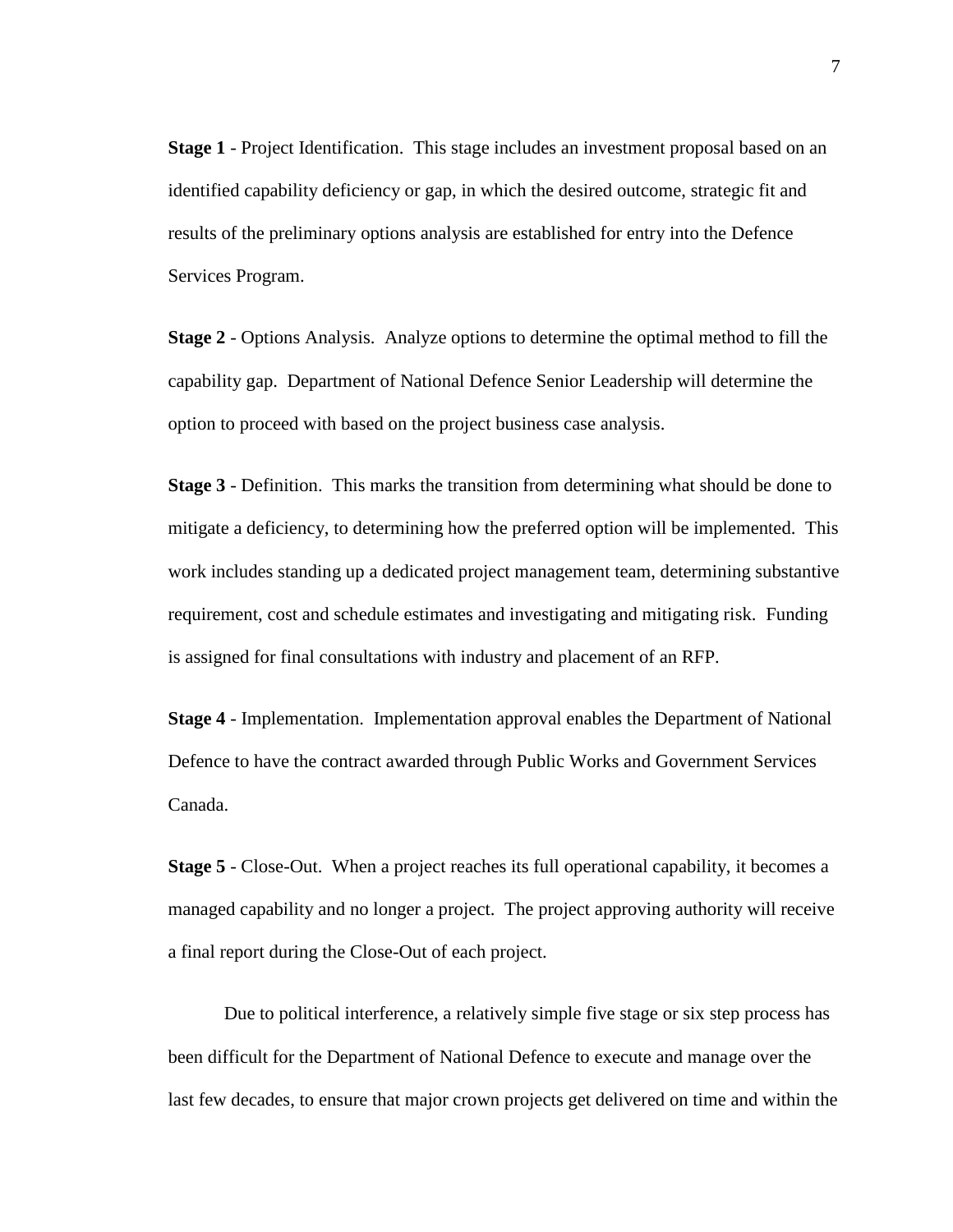costs initially identified. According to a 2003 Report of the Minister's Advisory Committee on Administrative Efficiency, it takes on average almost 16 years for capital projects to work through the steps.<sup>14</sup> Key areas that slow the process down are risk aversion, accountability, over governance, and political interference.

| Step | <b>WHAT HAPPENS</b>                                           | <b>Typical Duration</b> |
|------|---------------------------------------------------------------|-------------------------|
| 1    | Military identifies the need, move to<br>preliminary approval | 3 years and 8 months    |
|      |                                                               |                         |
| 2    | Move from preliminary approval to<br>effective approval       | 4 years and 1 month     |
| 3    | From effective approval to contract award                     | 1 year and 2 months     |
| 4    | From contract award to initial delivery                       | 1 year                  |
| 5    | From initial delivery to full operating<br>capability         | 4 years and 10 months   |
| 6    | From full operating capability to close out                   | 1 year                  |
|      | <b>TOTAL</b>                                                  | 15 years and 9 months   |

Risk aversion in the public service has been a persistent problem, often leading to the perception that legal concerns and the integrity of the contracting processes have often outweighed the desire for successful delivery of military equipment and to the cancellation of problematic procurements as a default approach.<sup>15</sup>

The uniquely Canadian procurement process that separates procurement and contracting authorities has frequently been cited as a source of unnecessary duplication of effort, additional costs, and a key impediment to the creation of a single point of accountability for projects, which in turn inhibits performance review. Historically there have been three federal departments involved in military procurement and none with overriding authority. A major procurement could and did — in the case of the Medium-

<sup>&</sup>lt;sup>14</sup> Wounded: Canada's military and the Legacy of Neglect. Interim Report by the Senate Committee on National Defence and Security September 2005.

<sup>&</sup>lt;sup>15</sup> Canadian Association of Defence and Security Industries. Canada's Defence Industry. Ottawa: 2009.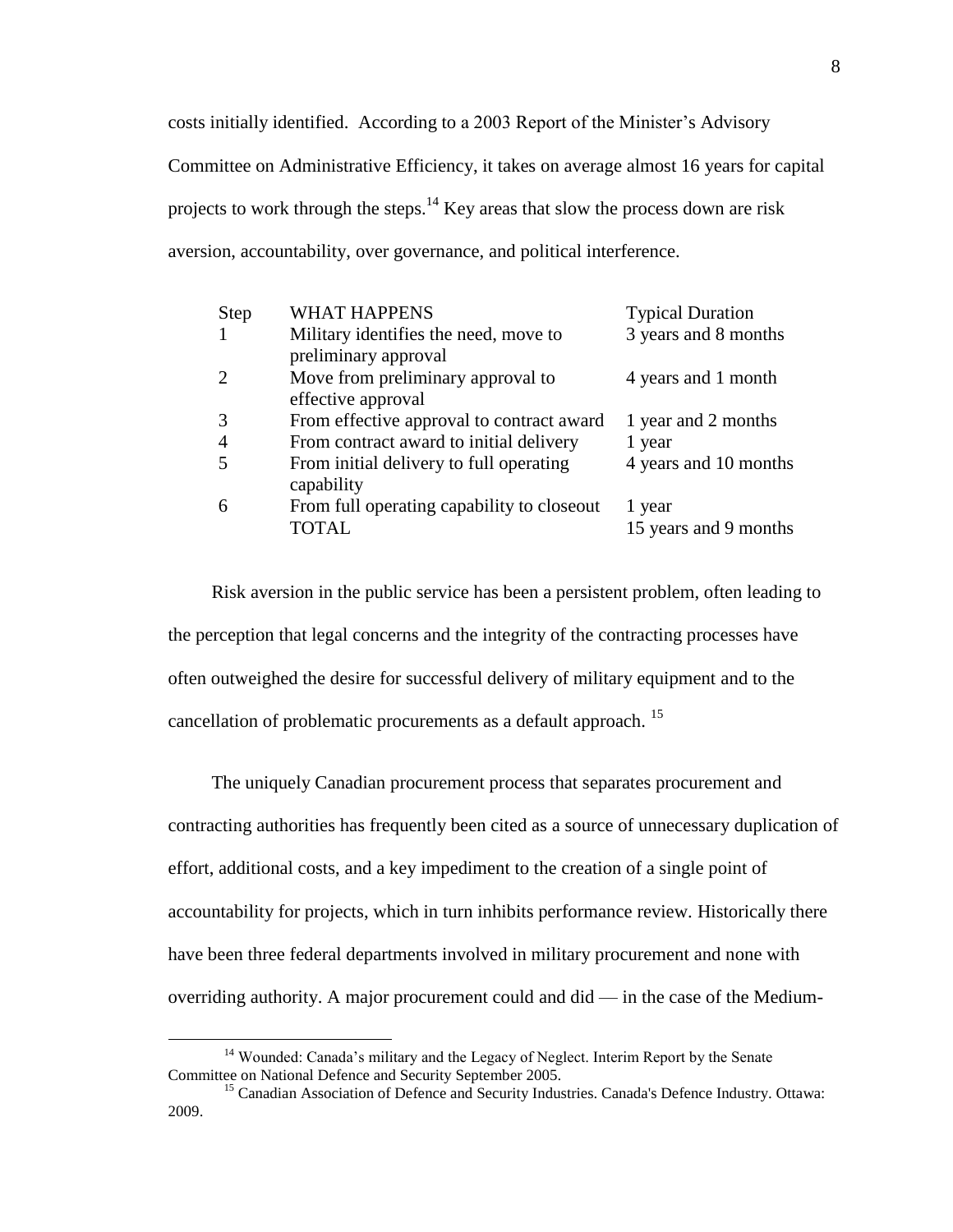Support Vehicle System (MSVS) and the close- combat vehicle (CCV), for example go through all steps and still be cancelled by the government, with no one held "responsible" for the project going off track.<sup>16</sup>

In the 2005 Interim Senate report even government identified that political interference impacts military contracting. Governments can, and do, undermine Canada's military capacities for political reasons. But so do individual politicians. Most, if not all, of these people are well-meaning in terms of providing jobs and spin-offs for people benefiting from military bases in various communities across Canada, but the truth of the matter is that some of these bases should not exist. $17$ 

In the end, these politicians are *faux* friends of the military, because they prevent honest debate about the utility of facilities and they perpetuate the spending with no military purpose. Sometimes these *faux* friends are from the governing party; sometimes from the opposition. Sometimes the pressure is simply applied relentlessly over time, and sometimes it's a commitment dragged in the heat of an election campaign to help win one more seat in the House of Commons. This is how remote military runways get paved even though use of the airfield has gone into steep decline.<sup>18</sup>

Political interference into government contracting is both a Conservative and a Liberal issue. If you examine the case of the \$1.4 Billion 20 year CF-18 maintenance contract awarded by former Conservative Prime Minister Brian Mulroney to Canadair

<sup>&</sup>lt;sup>16</sup> Sloan, Elinor. "Something Has to Give: Why Delays Are the New Reality of Canada's Defence Procurement Strategy." Canadian Defence and Foreign Affairs Institute. October 2014.

<sup>&</sup>lt;sup>17</sup> Wounded: Canada's military and the Legacy of Neglect. Interim Report by the Senate Committee on National Defence and Security September 2005.

 $18$  Ibid.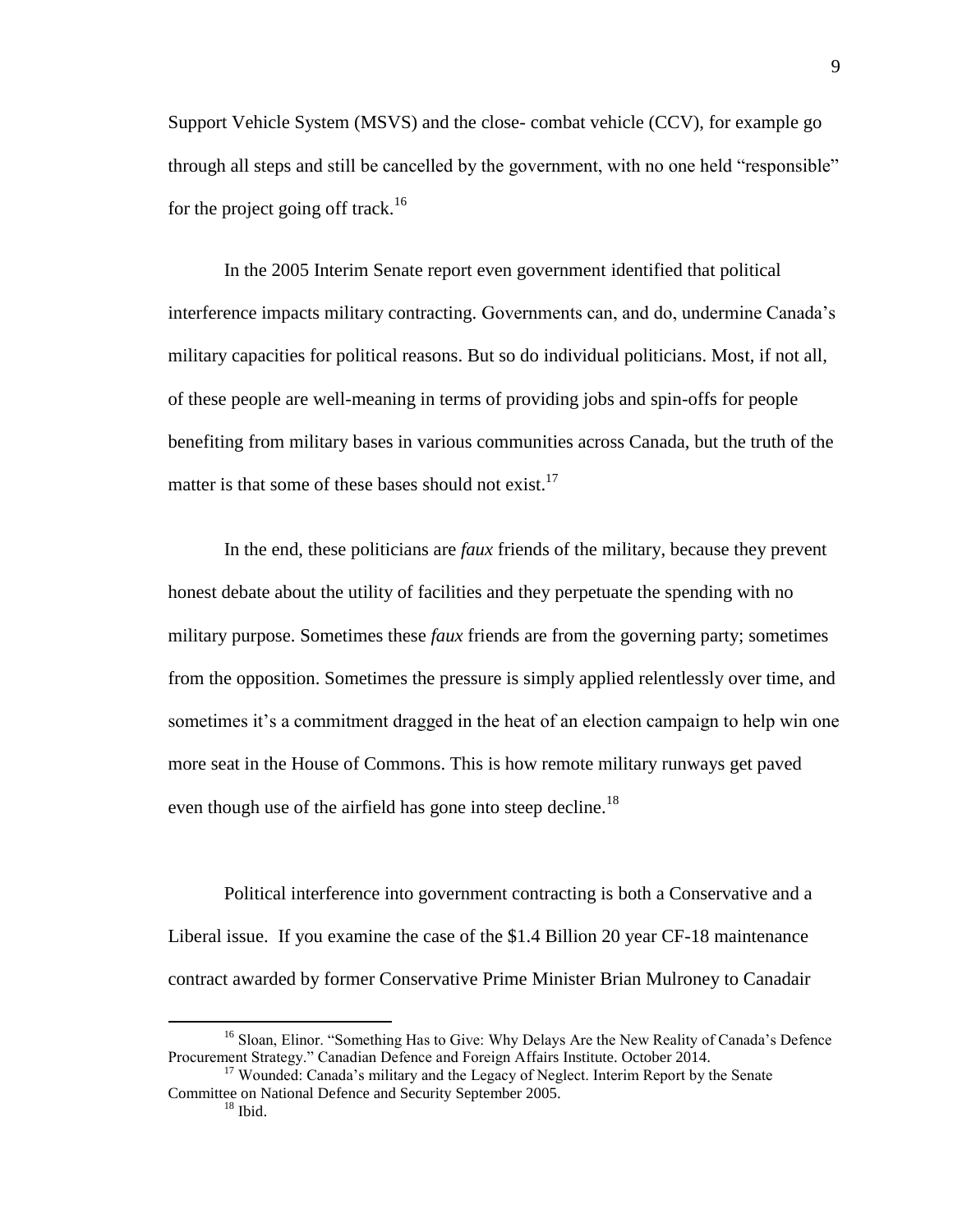over Bristol Aerospace. Bristol's bid was more cost effective and technically superior.<sup>19</sup> Giving the contract to Canadair was entirely a political move -- Quebec government and union leaders were demanding the work, and their province had more seats at stake in the House of Commons. Canadair was a Crown corporation up for sale in 1986. One of the documents notes if Canadair weren't given the contract, the government would have to bail it out.<sup>20</sup>

The government also knew Bristol was in a precarious situation, as another memo from Tellier to Mulroney warns Bristol might seek financial compensation for the costs it put into the bid because without the CF-18 work, Bristol's "future would be uncertain."<sup>21</sup> When the former premier of Manitoba Howard Pawley questioned the former Prime Minister he denied any knowledge or involvement in the contracting process and stated a decision had not been made. Documents would later prove that he had knowledge for months in advance of the issues. $^{22}$ 

The contract was awarded with political interference. The impact was that the interference undermined the trust and credibility of the government in both the contracting process and how it dealt with the Western people and politicians. It fractured the right in Canada and spawned the Reform party. It had a significantly negative impact on the economy and jobs in the Western region and in particular the struggling Bristol Aerospace company. It possibly impacted the results of the next election through the "purchase of votes" in Quebec and more importantly it continued to pave the way for

<sup>&</sup>lt;sup>19</sup> Rabson, Mia. "Brian Really was Lying." Winnipeg Free Press. August 14,2010.

 $20$  Ibid.

 $^{21}$  Ibid.

 $^{22}$  Ibid.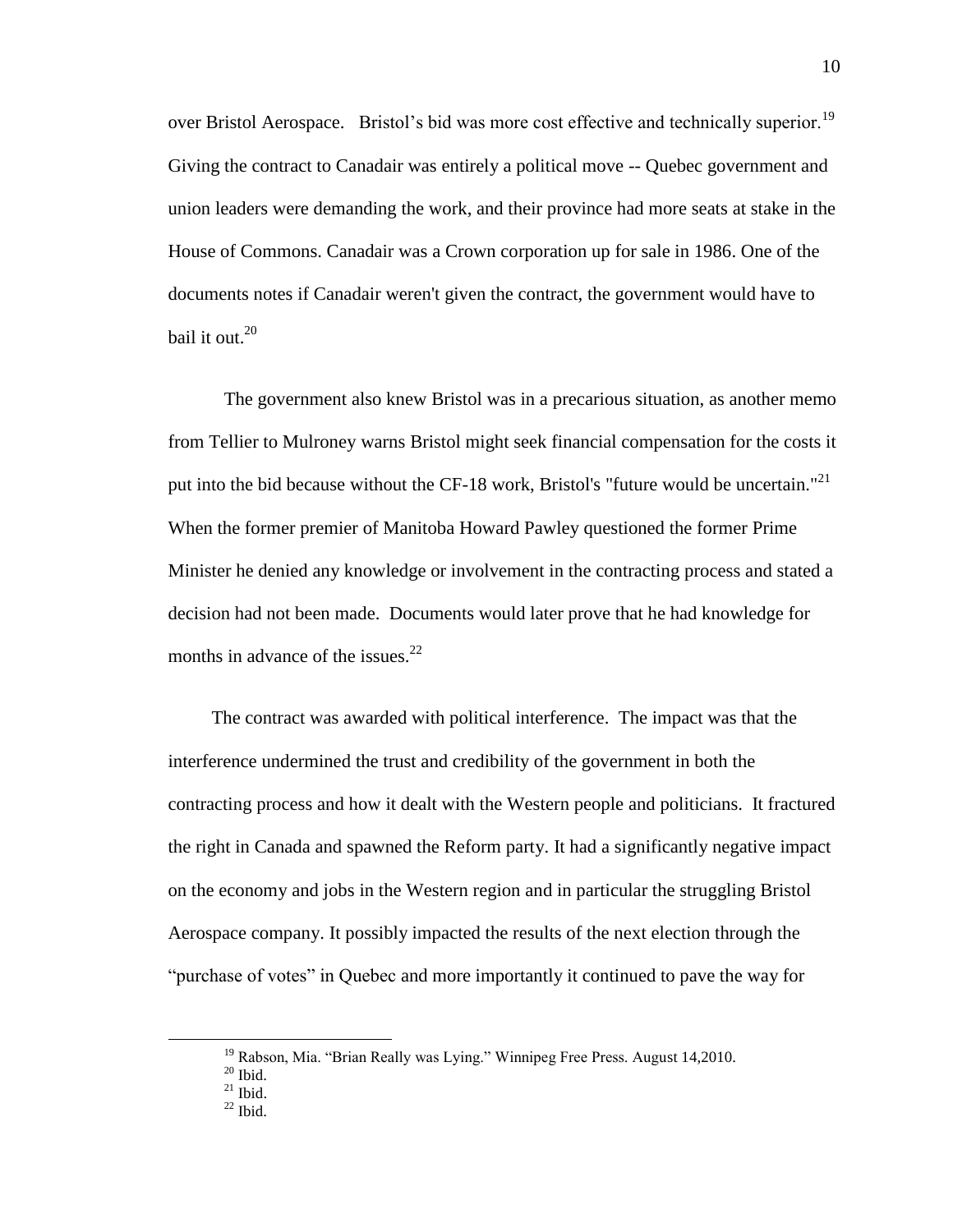future political interference in government dealings.

Another contract rife with political interference was the Liberal government's cancellation of the EH101 which was the Sea King replacement helicopter. Liberal leader Jean Chretien turned the military procurement into a political issue and cancelled what was the best choice for the Government of Canada and the Canadian Forces for a timely and proven replacement. It has been referred to as "the worst debacle in Canadian procurement history."<sup>23</sup>

The impact of that decision was nullifying nine years of government contracting work, a \$478.3M dollar penalty, enormous maintenance costs to keep the current sea kings operational, an inferior Cyclone helicopter that has plagued with delays, and most importantly seven personnel and 14 Sea Kings have been lost in accidents, and the risk of another fatal accident increases each time one of the aged aircraft flies.<sup>24</sup>

Canadians, politicians, and the Canadian Armed Forces should express a desire to see their soldiers outfitted more expeditiously, but doing so would come at a political cost. When tensions inevitably arise between equipping our forces properly, in a timely fashion, and ensuring there are industrial benefits to Canada, with political influence the latter priority is destined to come out ahead.<sup>25</sup> Buying equipment off the shelf is always easier, faster and almost certainly cheaper, but the government wants Canadian industry

<sup>&</sup>lt;sup>23</sup> CBC News "Sea Kings' possible replacement familiar to Canadians. September  $6<sup>th</sup>$ , 2013. http://www.cbc.ca/news/politics/sea-kings-possible-replacement-familiar-to-canadians-1.1700833

<sup>&</sup>lt;sup>24</sup> Byers, Michael. "Canada could have obtained world class helicopters at bargain process, but the Conservatives weren't interested" The National Post. January 8<sup>th</sup>, 2014.

<sup>&</sup>lt;sup>25</sup> Sloan, Elinor. "Something Has to Give: Why Delays Are the New Reality of Canada's Defence Procurement Strategy." Canadian Defence and Foreign Affairs Institute. October 2014.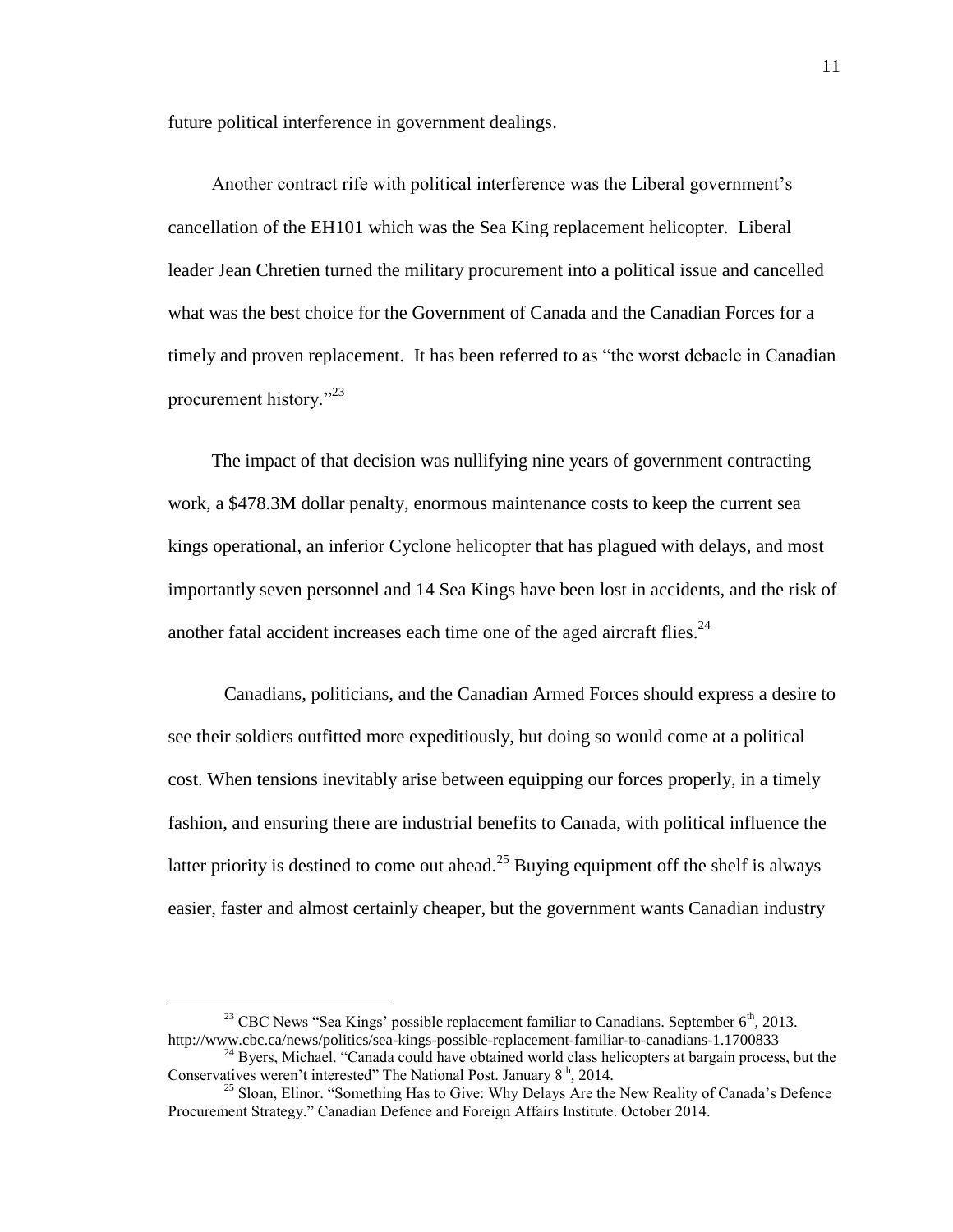to receive some share of benefit from investing their tax dollars on defence.<sup>26</sup> By forcing Canadian industry into the equation, the government is really only increasing the opportunity for political interference.

The true impact of political interference on Defence contracting is that projects will cost Canadians more to deliver as we try to develop a Canadian Defence Industry. As the regional industrial benefits program comes with no additional funding, the Canadian Forces can expect to get less advanced equipment, lower quantities, with longer delays. We can expect continued political influence which will impact which companies win the contracts and not necessarily the best ones. The Canadian Forces will then continue experience the further erosion and loss of capabilities.

A prime example of the regional procurement strategy is the lack of an AOR replacement that leaves the Navy with no viable refueling capability for extended operations. By tendering this out to Canadian companies, Canada will pay more for a replacement and be forced to reduce the number of ships they can afford to build.

Another example is the delayed contracting of the C2 Platform. With the decommissioning of the IROQUOIS class, it has forced the Navy to switch Command and Control to the ill-fitted Canadian Patrol Frigates. This type of delay leaves the Canadian Forces in a position where it has to mortgage its future by reducing capabilities because the number of significant capital projects and the project cost increases all must fit into an affordable investment plan for the government.

 $26$  Ibid.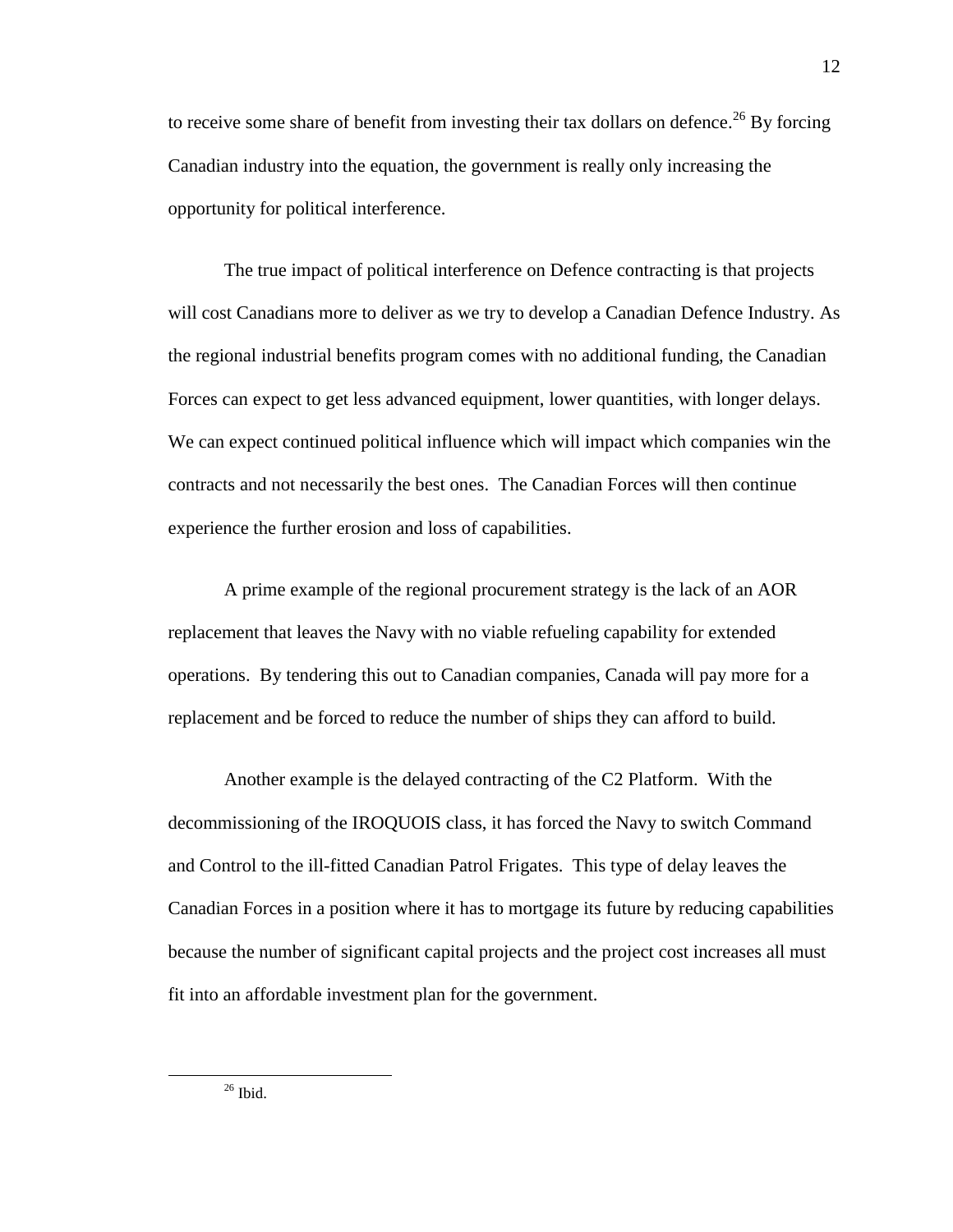If the politicians were serious about supporting defence they could take a variety of steps that would have a significant impact on the success of both the military and its procurement system. The government should establish parliamentary committees with representatives for all parties that want to develop and support defence policy. The government should provide an annual policy review on a White Paper on strategic direction. The government should ensure dedicated stable funding as a percentage of GDP. Although 2% of GDP is an unlikely target, Canada should be able to strive to 1.5% of GDP to be somewhere in the middle of the pack with our G7 allies. The government should establish a procurement directorate within DND for capital projects that have employees from other government departments embedded within. This would ensure that the focus is on the delivery of military capability and not on regional benefits or the perception of legal or the integrity of the contracting process.

Any competition that creates winners and losers has the ability to become highly political and Canadian regionalism will only complicate the situation. Canadian political party influence in military procurement has both directly and indirectly left the Department of Defence in a severely weakened state with unstable policy direction and funding. As Albert Einstein once said "The definition of insanity is doing the same thing over and over again and expecting different results." This has been the situation within the Department of National Defence for large procurement projects. Successive politicians continue to let their political priorities overshadow their responsibility to manage defence as a bipartisan responsibility and the impact weakens Canada's national security. This will continue to happen until the politicians buy into the change.